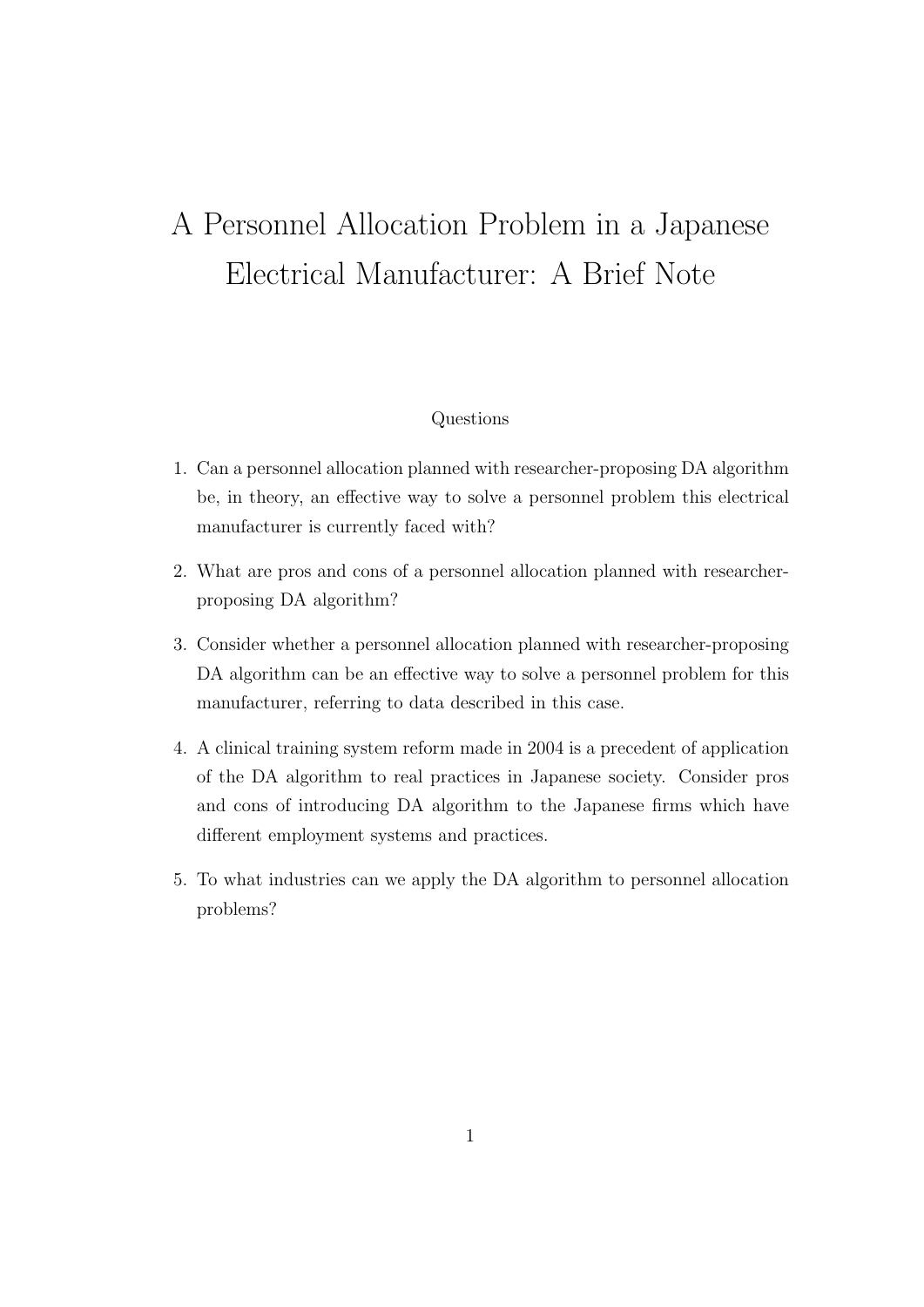## **1 A situation**

#### **1.1 Allocation of in-house researchers to R&D teams**

In a Japanese electrical manufacturer, there are some departments which are covered with inter-departmental divisions. The R&D division is one of those divisions, which functions as a control office of technical things for each department. There are 113 researchers in the R&D division and department, each belonging to one of 13 R&D teams.

- The configuration of the R&D teams and the allocation of in-house researchers placed in each team may be fine-tuned as necessary, but in most cases, those are reviewed in the budget formulation period (in January or February) for the next fiscal year.
- *•* It is the group manager (**GM**) who is responsible for senior management in the R&D division to examine the allocation of researchers to each R&D team; For each team, GM **one-sidedly** determines a team manager (TM) who manages the team and assigns some researchers to the team.
- Researchers' requests are rarely reflected on their personnel assignment, because of their placement history, past evaluation, the in-house qualifications and positions, and their future career development planned by the company.
- The tendency to be fixed is rigid in their allocation to each division; Since each researcher has a technical expertise area, it is difficult to replace researchers even when it is desired according to the amounts or types of various tasks required by the company.
- **Problem**: Further innovation in R&D is constantly being sought within this company, and there is concern that the rigid assignment of researchers in R&D teams may be a factor that hampers this.
- In addition, This company well recognizes that, in order to promote R&D activities, it is **necessary to motivate researchers and induce them to invest for further skill acquisition**.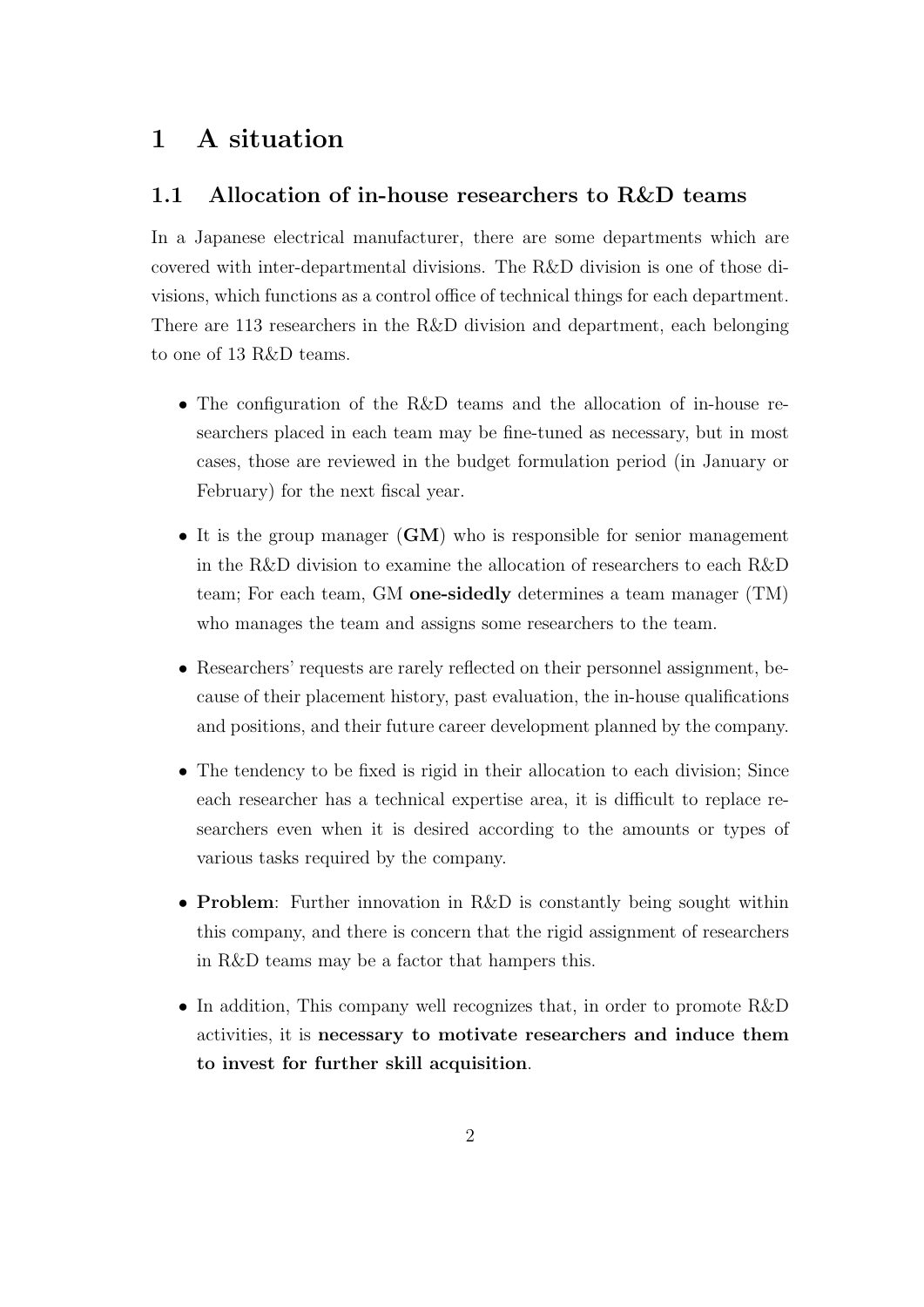• This electrical manufacturer has several R&D themes and priority differs according to each theme. In addition, complementarity among themes should also be considered.

There are many evaluation criteria on personnel assignment of in-house researchers to R&D teams; The company must take into consideration various factors, as noted above.

### **1.2 Researcher-proposing DA algorithm**

In late 2016, before the time of budget formulation for the next fiscal year, this electrical manufacturer examined a test with researcher-proposing DA algorithm, which has the following nice properties.

- **Stability**: When a personnel allocation is proposed, if, for any objections that are claimed by any groups consisting of researchers and a R&D team, (1) no researcher in such a group is not matched with the team within the group which is at a higher rank in his or her preferences and (2) no researcher who is at a higher rank in the evaluation of the team is not assigned to the team, then the matching is called a stable matching.
- *•* **Strategy-proofness for researchers**: For each researcher, whatever other researchers report their preferences over R&D teams, it is never assigned to the more preferable R&D team for him- or her-self by misrepresenting their true preference.
- *•* **Optimality for researchers**: Every researcher is matched with the team he or she most prefers among among R&D teams with which he or she can be matched with in all stable matchings.

Any (pair-wise) objections to stable matchings do not make sense from its definition, if they exist. In other words, unless there is no change in the company's R&D policy and there is no unexpected shock in the external environment, for any researches and any R&D teams, any replacements of human resources due to their dissatisfaction at the current assignment do not occur.

On the other hand, the following property is not guaranteed for researcherproposing DA algorithm.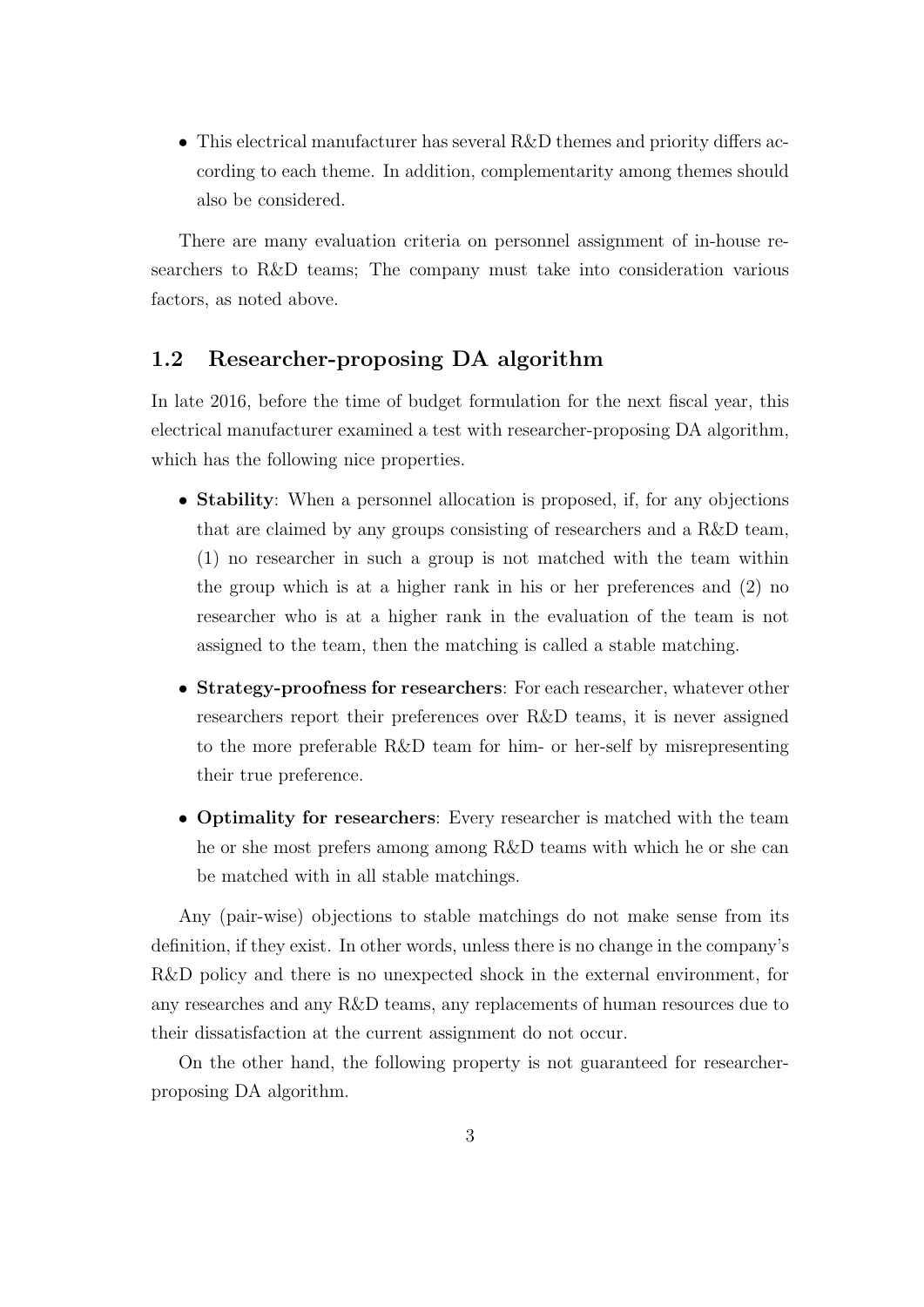*•* **Pareto efficiency among researchers**: In order for a researcher to be matched with an R&D team which is at a higher rank than a team currently assigned to in his or her own preference, someone(s) else must be transferred to a team which is at a lower rank in their preferences.

## **2 Personnel Allocation Plan**

The examiner asked researchers to represent their preferences and solicited TMs to state their evaluation via emails. All data were put IDs in order to secure their privacy. GM was asked to submit the quotas of teams, where quota A is the current one while quota B was the one planned for the next fiscal year. There are two types of questionnaire to researchers.

- (1) Simply asked to represent their preferences over R&D teams
- (2) After suggesting the directions of R&D in the division, asked to state their preferences in order to make further innovation in this electrical manufacturer.

In practice, people in the department other than the personnel department do not recognize all researchers. As for questionnaires to 13 TMs, the examiner thus asked to refer to the department of human resources with evaluation items such as skills, knowledge, job qualifications and carriers that each division emphasizes in the execution of tasks, as evaluation items, if TMs do not know some researchers other than particular ones.

In practice, the department other than the Personnel Department does not recognize all employees, it is difficult to rank accurately and it is inconvenience.

10 researchers who could not reply to questionnaires by the due date are deduced from the quota of teams. Thus, the number of researchers in this examination is 103.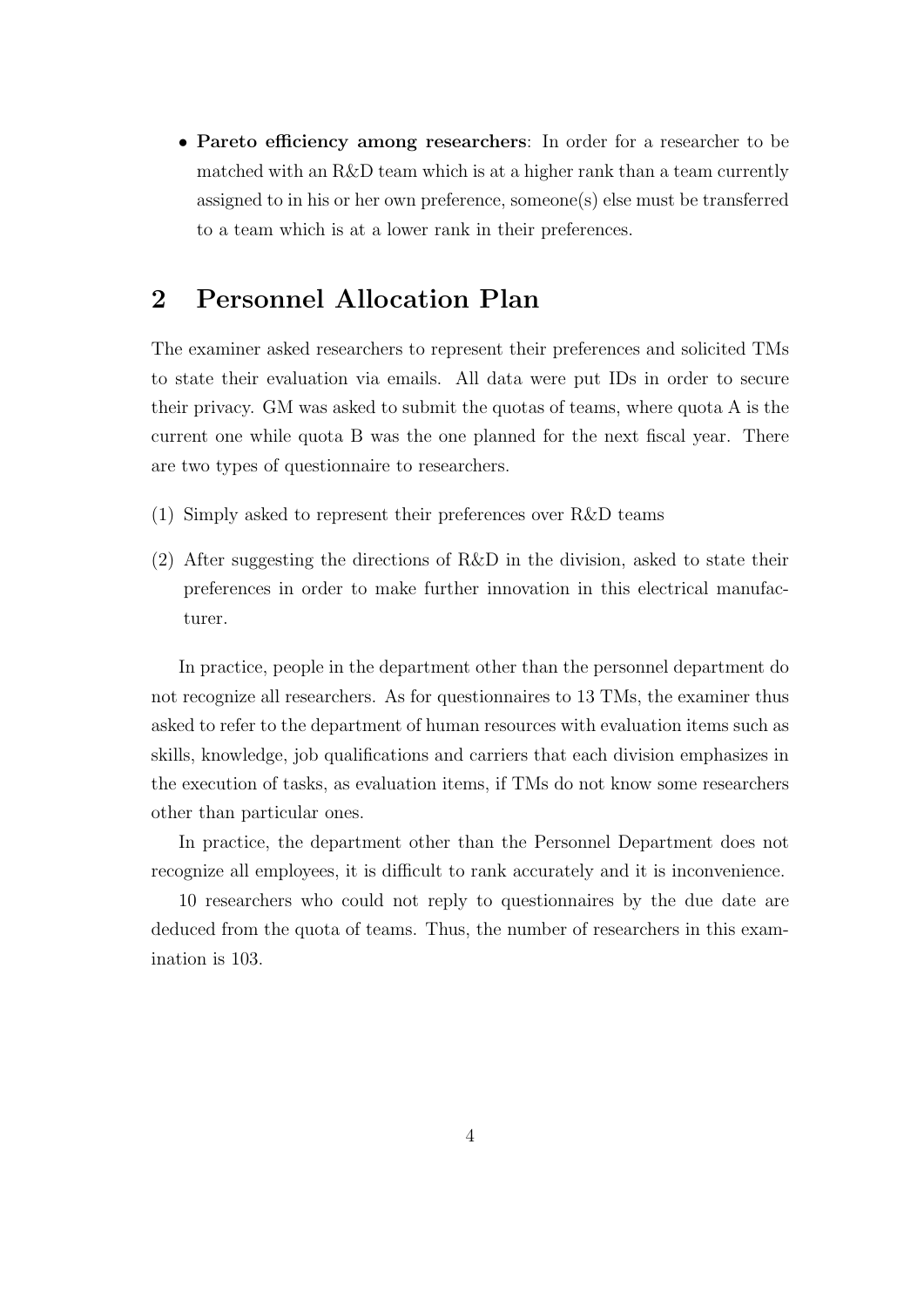| resercher ID   rank 1 $\text{rank } 2$ rank 3 $\cdots$ rank 12 rank 13 |                             |           |                             |          |           |    |
|------------------------------------------------------------------------|-----------------------------|-----------|-----------------------------|----------|-----------|----|
|                                                                        |                             |           | $\mathcal{D}_{\mathcal{L}}$ | $\cdots$ | 12        | 13 |
| 2                                                                      |                             | 11        | 12                          | $\cdots$ | 3         | 2  |
| 3                                                                      | 3                           | 13        |                             | $\cdots$ |           |    |
| $\cdot$                                                                | $\cdot$                     | $\bullet$ |                             |          | $\bullet$ |    |
| 102                                                                    | $\mathcal{D}_{\mathcal{L}}$ | 12        | 9                           | $\cdots$ |           |    |
| 103                                                                    | 2                           |           |                             | $\cdots$ |           |    |

Table 1: Questionnaire (1) to researchers

Table 2: Questionnaire (2) to researchers

| researcher ID   rank 1 $\text{rank } 2$ rank 3 $\cdots$ rank 12 rank 13 |                             |           |               |          |               |   |
|-------------------------------------------------------------------------|-----------------------------|-----------|---------------|----------|---------------|---|
|                                                                         | 3                           | 6         | 5             | $\cdots$ | 2             |   |
| $\mathcal{D}_{\mathcal{A}}$                                             | 2                           | 11        | 12            | $\cdots$ | 3             |   |
| 3                                                                       | 3                           |           | $\frac{5}{2}$ | $\cdots$ | $\mathcal{D}$ |   |
|                                                                         | ٠                           | $\bullet$ | ٠             |          |               |   |
| 102                                                                     | 2                           | 11        | 6             | $\cdots$ |               | 5 |
| 103                                                                     | $\mathcal{D}_{\mathcal{L}}$ |           |               | $\cdots$ |               | 3 |

Table 3: Questionnaire to teams

| team ID                |                |                |           |          | rank 1 rank 2 rank $3 \cdots$ rank $102$ rank $103$ |           |
|------------------------|----------------|----------------|-----------|----------|-----------------------------------------------------|-----------|
| $\mathbf{1}$           | 11             | 4              | 12        | $\cdots$ | 13                                                  | 14        |
| $\overline{2}$         | 75             | 102            | 92        | $\cdots$ | 97                                                  | 98        |
| 3                      | 75             | 102            | 92        | $\cdots$ | 97                                                  | 98        |
| $\overline{4}$         | 75             | 102            | 99        | $\cdots$ | 98                                                  | 100       |
| 5                      | 74             | 102            | 27        | $\cdots$ | 97                                                  | 101       |
| 6                      | 74             | 102            | 24        | $\cdots$ | 97                                                  | 101       |
| 7                      | 102            | 103            | 81        | $\cdots$ | 100                                                 | 101       |
| $\bullet$<br>$\bullet$ | ٠<br>$\bullet$ | ٠<br>$\bullet$ | $\bullet$ |          | $\bullet$                                           | $\bullet$ |
| 13                     | 9              | 15             | 14        |          |                                                     | 4         |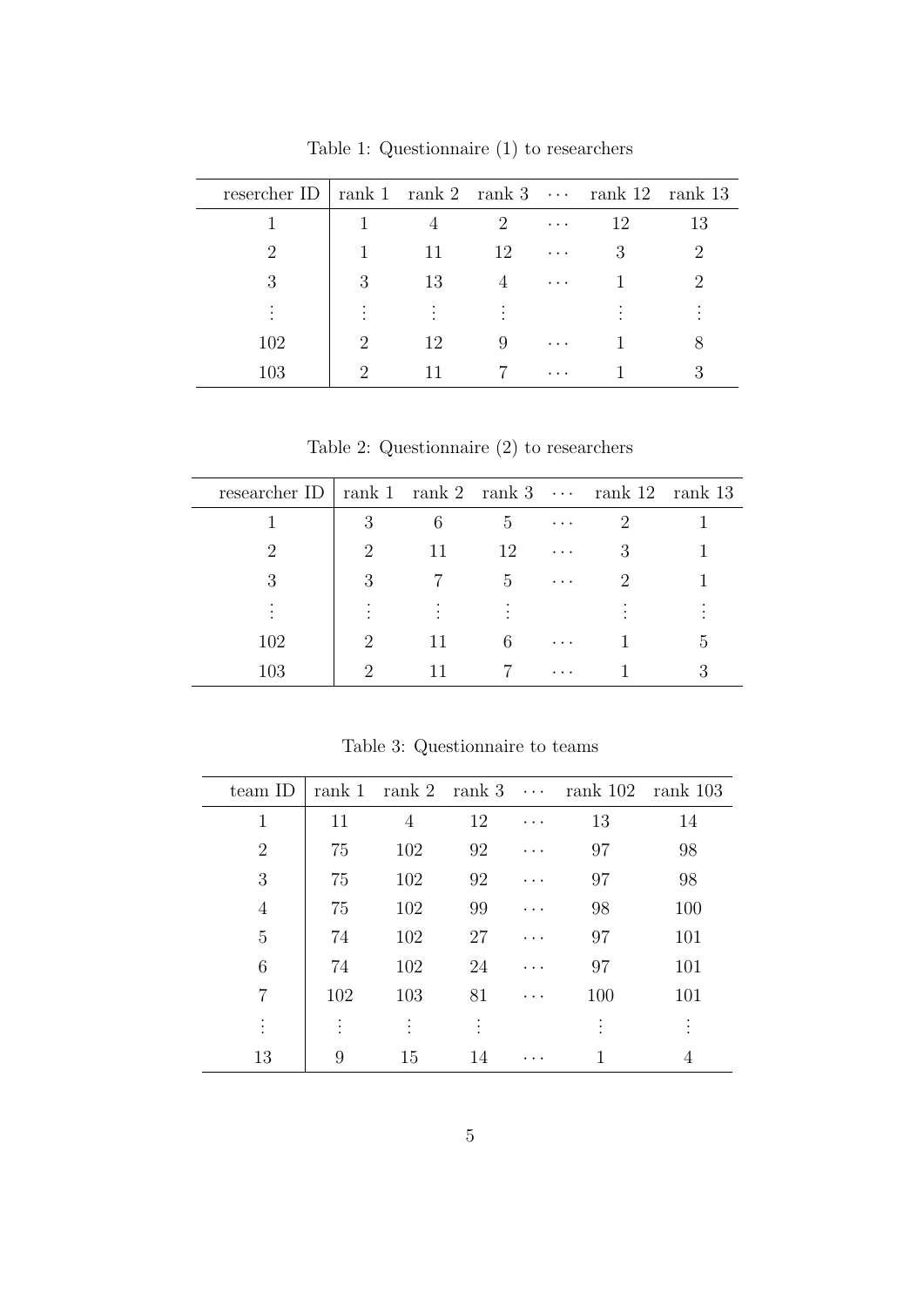| team ID        | quota A        | quota B        |
|----------------|----------------|----------------|
| 1              | 8              | 8              |
| $\overline{2}$ | 12             | 12             |
| 3              | 8              | 8              |
| $\overline{4}$ | 10             | 9              |
| $\overline{5}$ | 11             | 10             |
| 6              | 6              | 6              |
| $\overline{7}$ | 13             | 12             |
| 8              | 4              | 5              |
| 9              | 8              | 8              |
| 10             | 10             | 10             |
| 11             | $\overline{5}$ | 5              |
| 12             | 3              | 3              |
| 13             | 5              | $\overline{7}$ |
| total          | 103            | 103            |

Table 4: Quota of teams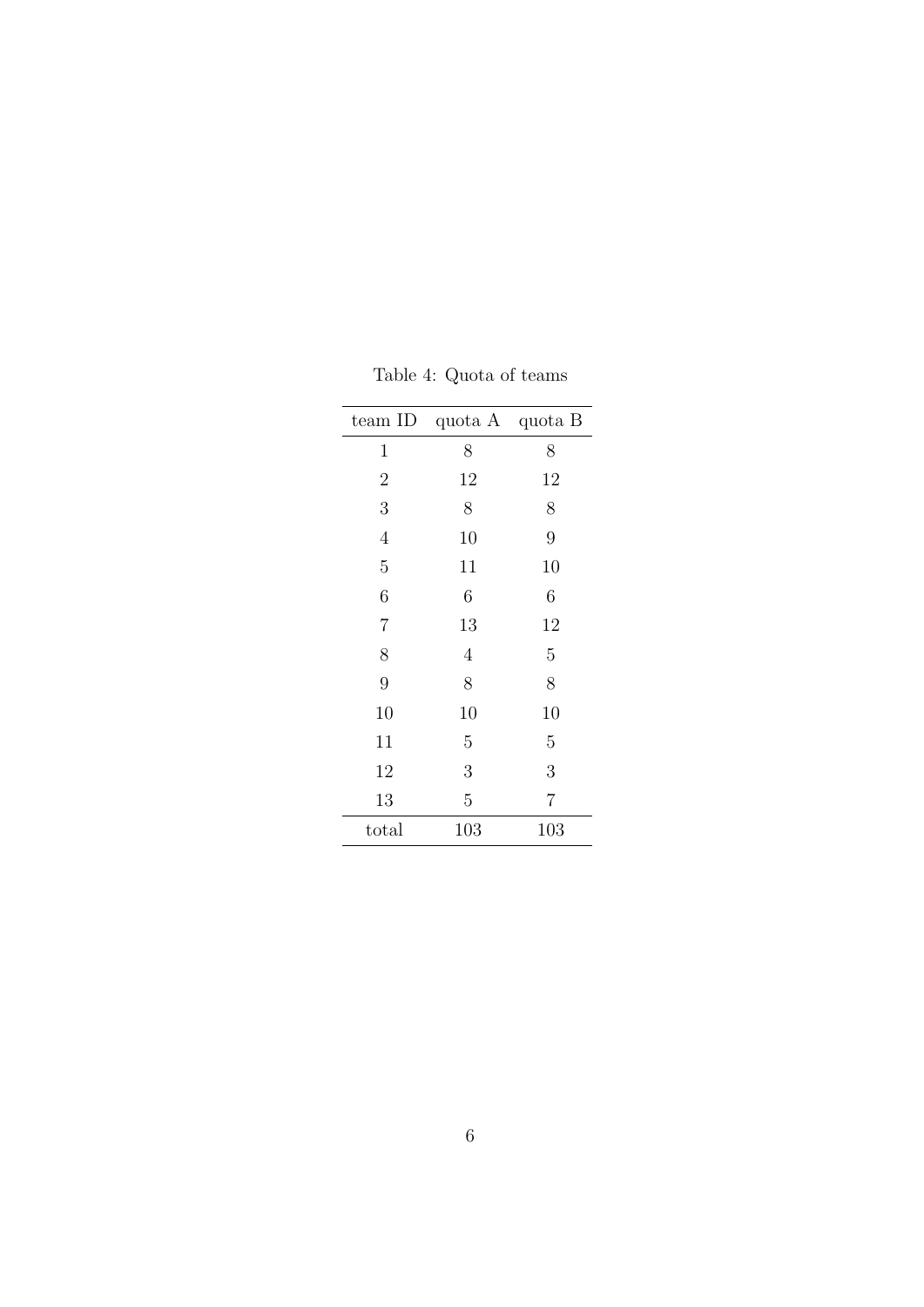*Excel for Two-Sided Matching* ver.1 (sample1.xlsm) was used for computing matchings. (1) and (2) in Tables 5-7 correspond to Questinnaires (1) and (2). For researchers, the efficiency of allocations is measured with the total sum of ranks of teams matched with researchers in their preferences divided by 103. For teams, similarly, the efficiency is measured with the total sum of ranks of researchers matched with teams in their evaluation divided by 103. In Table 7, values of the efficiency index is shown also for researchers and for teams, separately.

|                                                                                                                |  |  | $2 \quad 3 \quad \cdots \quad 102 \quad 103$       |  |
|----------------------------------------------------------------------------------------------------------------|--|--|----------------------------------------------------|--|
| current                                                                                                        |  |  | $1 \quad 1 \quad 1 \quad \cdots \quad 12 \quad 12$ |  |
| (1)+quota A   1 1 3 $\cdots$ 2 11                                                                              |  |  |                                                    |  |
|                                                                                                                |  |  |                                                    |  |
| (1)+quota B $\begin{vmatrix} 1 & 1 & 3 & \cdots & 2 \\ 2 & -quot a & A & 3 & 2 & 3 & \cdots & 2 \end{vmatrix}$ |  |  |                                                    |  |
| $(2)$ +quota B $\begin{vmatrix} 3 & 2 & 3 & \cdots & 2 \end{vmatrix}$                                          |  |  |                                                    |  |

Table 5: Teams with which researchers are matched

Table 6: Ranks of teams to which researchers are assigned

|                                |  |  | $1 \quad 2 \quad 3 \quad \cdots \quad 102$                      | 103 |
|--------------------------------|--|--|-----------------------------------------------------------------|-----|
| $\it current$                  |  |  | $\begin{array}{ccccccccc}\n1 & 1 & 3 & \cdots & 1\n\end{array}$ |     |
| $(1)$ +quota A   1 1 1 ··· 1   |  |  |                                                                 |     |
| (1)+quota B   1 1 1 $\cdots$ 1 |  |  |                                                                 |     |
| $(2)$ +quota A   1 1 1 … 1     |  |  |                                                                 |     |
| $(2) +$ quota B   1 1 1 … 1    |  |  |                                                                 |     |